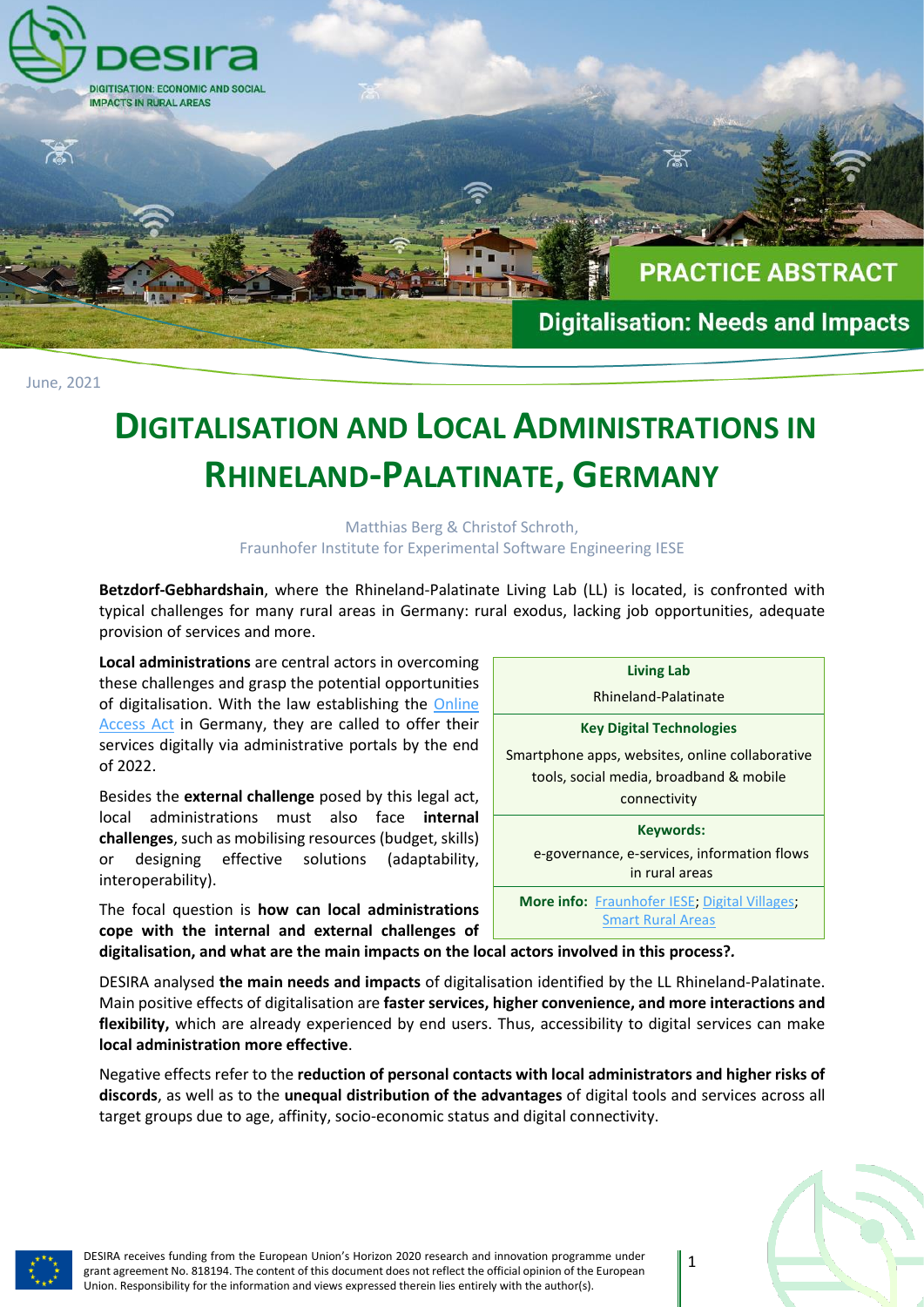

### **Context and main needs related to the Living Lab's focal question**

The municipality of Betzdorf-Gebhardshain is an area characterised by a **decreasing population** between 2008-2018, especially for the age group <20 years (-15.0% compared to -6.3% observed in the region). **Manufacturing and services** are the major employment and economic sectors (98,8% of GDP).

In terms of digital infrastructure, [statistical](https://www.bmvi.de/DE/Themen/Digitales/Breitbandausbau/Breitbandatlas-Karte/start.html)  [data](https://www.bmvi.de/DE/Themen/Digitales/Breitbandausbau/Breitbandatlas-Karte/start.html) shows that the City of Betzdorf provides broadband connectivity 50 Mbit/s to 100%, and 200Mbit/s to 80% of households. The city itself has six towers with 5G mobile data network and free Wi-Fi



Copyright: Verbandsgemeinde Betzdorf-Gebhardshain

spots in public spaces. In Gebhardshain, this situation is slightly different: 93% of the households have 50 Mbit/s, 47% have 200 Mbit/s.

In terms of digitalisation of the local administration, the municipality has been active during the last years. Since 2015, it has piloted the project '[Digital Villages](http://www.digitale-doerfer.de/)' (*Digitale Dörfer*) for the development of digital services in rural areas. Some of the project outputs were the creation of a web platform '[DorfNews](http://www.bg-aktuell.de/)' (*village news*) and a smartphone app '[DorfFunk](http://www.dorf.app/)' (*village radio*). These tools provide regional news, information on events and interactive messaging. In 2019, the platforms were extended with the 'LösBar' (*solvable*) app, a digital tool enabling interactions between the local administration and citizens.

Based on SWOT analysis, the following needs are identified in relation to the Living Lab's focal question.

- The local administration needs adequate provision of human (staff) and material (technology) resources to face the requirements of digitalisation.
- The administration staff needs organisational development and human resource development need to be improved (e.g. training through seminars).
- Citizens and civil society must be motivated and be given the opportunity to participate in decision-making concerning the digital transformation.
- Citizens need an easy start with digital tools because not everyone can use them intuitively. An ongoing offer of educational measures should be provided to empower citizens to make use of digital tools.
- Fears must be faced, i.e. prejudices against digital technologies by indicating the potentials of digital technologies need to be reduced, especially for young and elderly citizens.
- Positive user experience of digital services must be ensured, in particular the demands of users from all backgrounds so that the services are attractive and convenient to use.

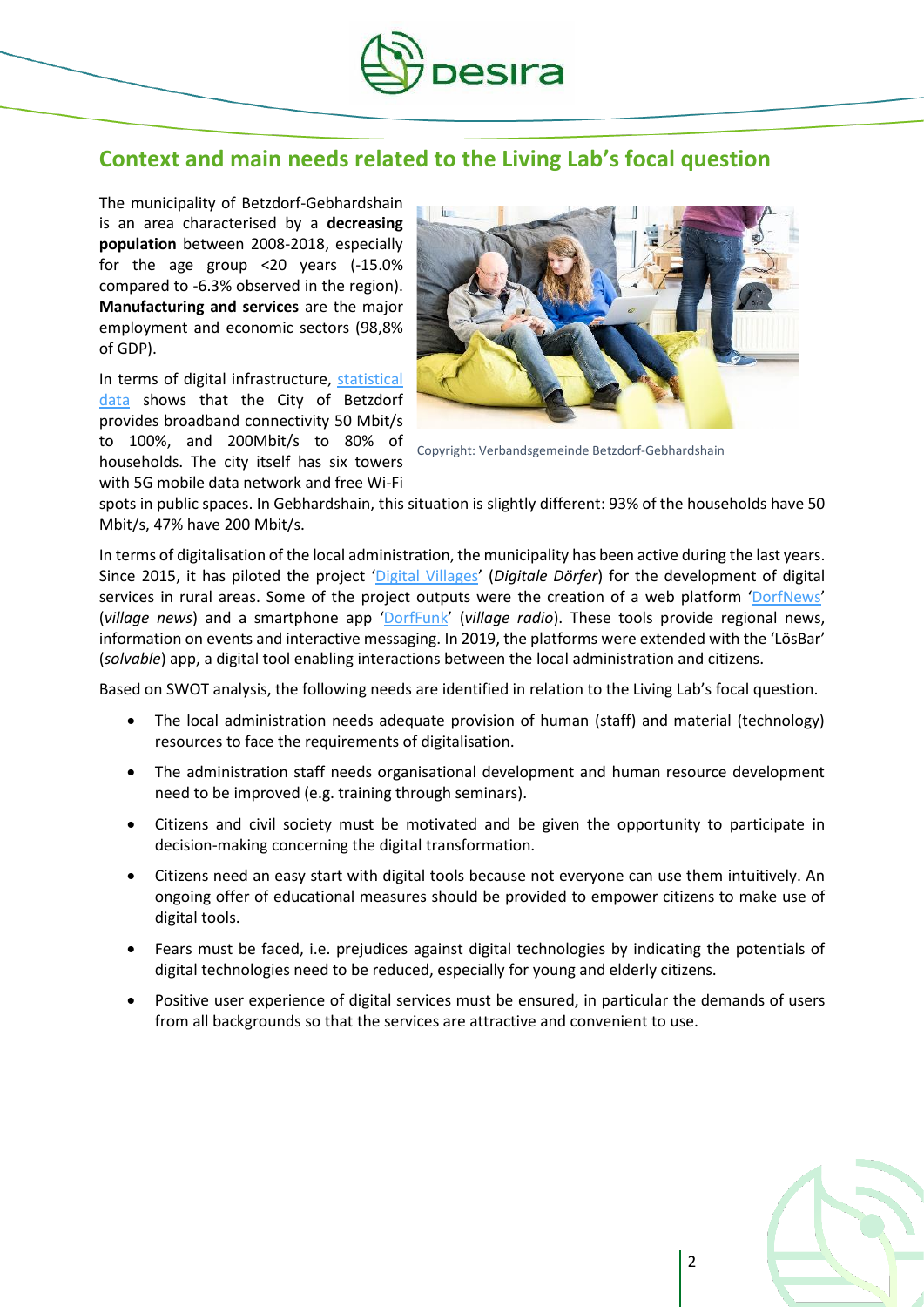

## **The Socio-Cyber-Physical System [\(SCPS\)](https://desira2020.eu/wp-content/uploads/2020/11/Briefing_Socio-Cyber-Physical-Systems.pdf) in Betzdorf-Gebhardshain**

To understand the implications of digital transformation in Betzdorf-Gebhardshain from the perspectives of the local administration as well as citizens and civil society, the Living Lab mapped and visualised the **entities, relationships, and activities** in three specific domains: social, cyber, and physical. The dark green arrows represent interactions between social entities. Note, that in the cyber domain this process is predominantly unidirectional (e.g. information flows mainly in one way so far).



Among the listed **social entities**, the so-called 'registered associations' (*Eingetragener Verein*) are the dominating organisational form through which civil society realises a vast amount of sports, cultural life and other leisure activities, as well as the representation of particular interests. **Physical entities** include the places and facilities where the aforementioned social entities meet and interact. A great number of interactions occur through the physical domain (official journal of Betzdorf-Gebhardshain, official letters, posters and public notices). **Cyber entities** hold a vast ensemble of digital media and services based on the digital infrastructure (local fibre-optic network, mobile, 5G).

- **Information tools** include mainly websites offered by various institutions for informational and representative purposes (e.g. municipalities' official websites).
- **Administrative tools** mainly refer to the digital and networked applications used by the administration staff internally to do their work and realise services.
- **Interactive tools** allow for an exchange between the local administration, policy-makers, citizens and other interest groups. These tools are neither restricted to one-way information flows, nor are they used exclusively for internal purposes. An example is 'DorfFunk' [\(www.dorf.app\)](file://///iese.fhg.de/dfs/projects/Desira-EU/03-Workpackages/WP2/LL%20Report/Ueberarbeitung/www.dorf.app), a smartphone app intended to foster communication between citizens and put them in contact with the local administration to bring suggestions forward. 'LösBar' is a web tool used by the local administration to handle these suggestions and give official feedback.

These entities interact and perform activities like **administrative services** (e.g. demanding and transferring registration certificates or permits for public events), **public services** (e.g. managing public transports, schools, events), and **exchanges of information on a general level**.

3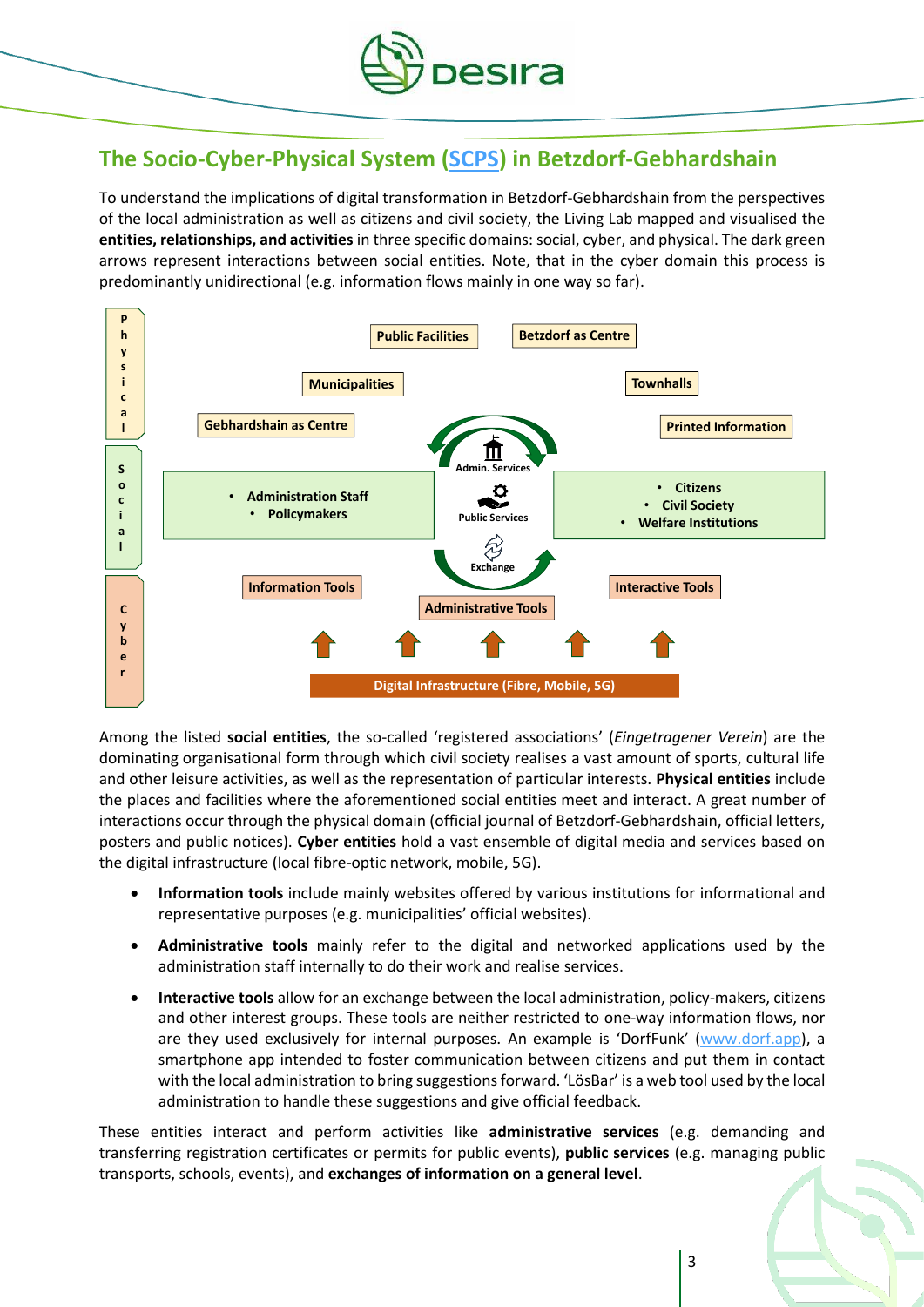

# **The impacts of digitalisation in Betzdorf-Gebhardshain**

| What has been<br>digitalised?                                                                                                                                                                       |          | Main impacts (i.e. effects/consequences)                                                                                  | <b>Sustainable</b><br><b>Development Goals</b>          |
|-----------------------------------------------------------------------------------------------------------------------------------------------------------------------------------------------------|----------|---------------------------------------------------------------------------------------------------------------------------|---------------------------------------------------------|
| <b>Local administrative</b><br>services via information<br>tools (websites or<br>internally used working<br>tools like e-clouds,<br>databases, e-mails).                                            | Direct   | Media breaks (processes are only partially digitised, e.g. signatures<br>and identification must be provided analogously) | SDG 11:<br><b>Sustainable Cities</b><br>and Communities |
|                                                                                                                                                                                                     |          | The provision of administrative services has become faster                                                                |                                                         |
|                                                                                                                                                                                                     |          | Services are more convenient (independent of time/place)<br>٠                                                             |                                                         |
|                                                                                                                                                                                                     |          | More and easier accessible information has been created                                                                   |                                                         |
|                                                                                                                                                                                                     | Indirect | Unequal distribution of advantages among different target groups<br>$\bullet$                                             |                                                         |
|                                                                                                                                                                                                     |          | Reduction of personal contact to the administration ("faces")                                                             |                                                         |
|                                                                                                                                                                                                     |          | Reduced paper consumption for ordinary administration                                                                     |                                                         |
| Public services, such as<br>public transports, via<br>information and<br>interactive tools.                                                                                                         | Direct   | Faster provision of services<br>$\bullet$                                                                                 |                                                         |
|                                                                                                                                                                                                     |          | Services are more convenient (independent of time/place)<br>$\bullet$                                                     |                                                         |
|                                                                                                                                                                                                     | Indirect | Unequal distribution of advantages among different target groups                                                          |                                                         |
|                                                                                                                                                                                                     |          | Reduction of personal contact to the administration ("faces")                                                             |                                                         |
| <b>General exchanges</b><br>between public and<br>private entities, through<br>the project "Digital<br>Villages" with its<br>interactive tools like<br>DorfFunk and LösBar<br>plays a crucial role. | Direct   | Digital interaction increases likelihood of discords                                                                      | SDG 16:<br>Peace, Justice and                           |
|                                                                                                                                                                                                     |          | Multiple digital channels yield inconsistent information<br>$\bullet$                                                     | <b>Strong Institutions</b>                              |
|                                                                                                                                                                                                     |          | Acceleration of information flows                                                                                         |                                                         |
|                                                                                                                                                                                                     |          | More inputs are exchanged (suggestions, reported damages)                                                                 |                                                         |
|                                                                                                                                                                                                     |          | Exchange is more convenient (independent of time/place)<br>$\bullet$                                                      |                                                         |
|                                                                                                                                                                                                     | Indirect | Transparency of administrative action                                                                                     |                                                         |
|                                                                                                                                                                                                     |          | Collaboration of public and private actors                                                                                |                                                         |

Positive Negative

The identified positive and negative impacts brought by digitalisation can be explained by:

- **Design of digital technologies:** positive effects emerged thanks to the participatory development of digital tools; attention to the user-friendliness for target groups; and the level of simplification presented at the front-end to cover the complex architecture behind the digital tools.
- **Access:** positive effects can be achieved by means of a good digital infrastructure (quality and quantity of connectivity); educational and capacity building activities; information policy and marketing have proven to be important aspects of local digitalisation.
- **System complexity:** negative or modest impacts might emerge from the availability of multiple overlapping tools. The platform Digital Villages acts as 'modular service kit' and allows for context sensitive selection of tools. COVID-19 restrictions accelerated the digitalisation of communication (among citizens), administrative services, and economy (e-commerce) in Betzdorf-Gebhardshain.